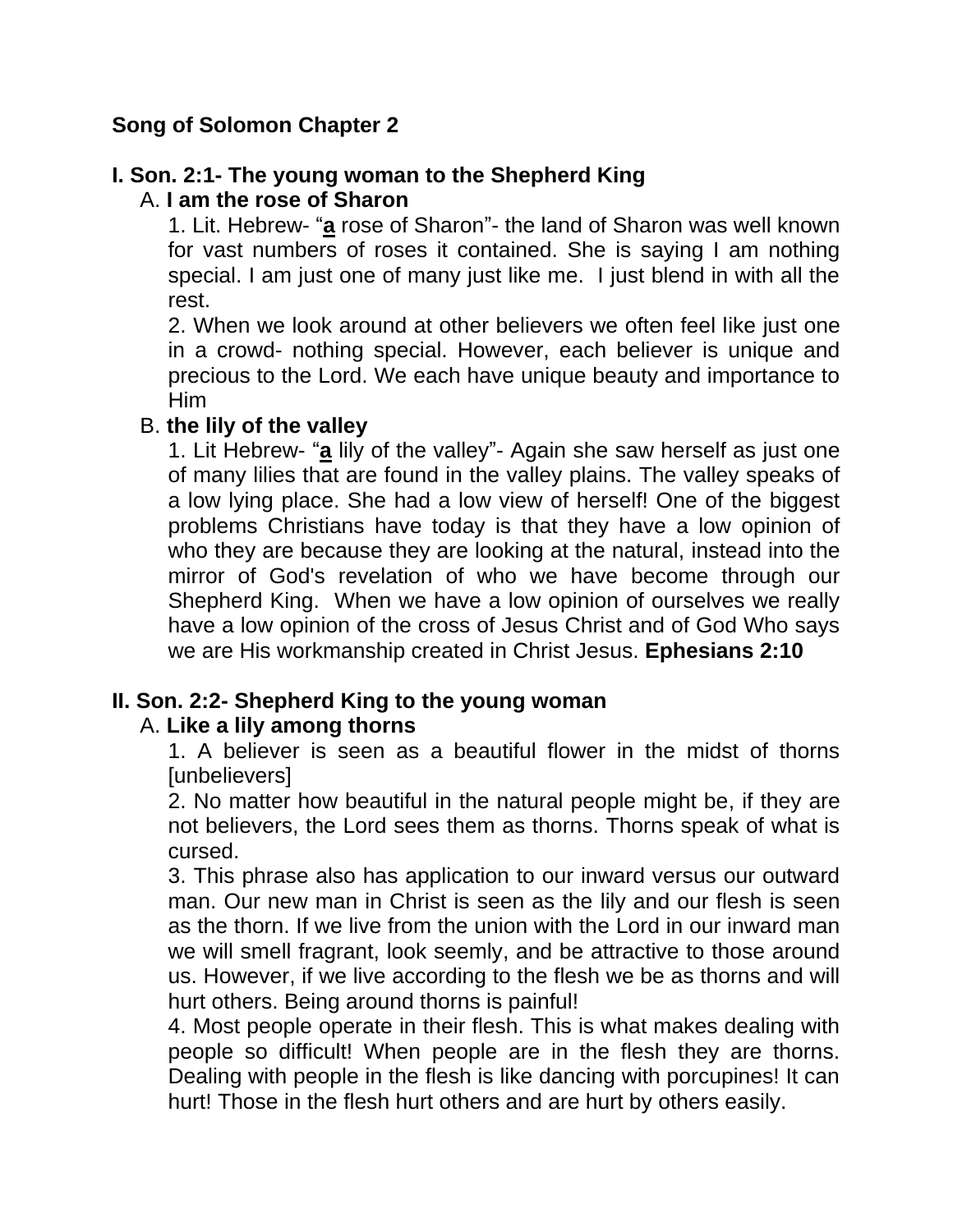5. If we will walk in the Spirit we will not be easily hurt or offended and we will not cause pain to others or offend them unnecessarily.

## B. **so is my love among the daughters**

1. "daughters" here is in reference to the daughters of men as in **Gen. 6:1-2** . These are natural women [unbelievers].

## **III. Son. 2:3- Young woman to the Shepherd King**

#### A. **As the apple tree among the trees of the wood**

1. The apple tree represents Christ. He is the source of all the fruit in our lives. This speaks of the grace of God in which we partake of the fruit of the Spirit.

2. Christ is compared to all other humans that are non fruit bearers. They are merely trees of the wood. Christ is the only true fruit bearing- life giving tree.

3. **Son. 8:5**- says that we were awakened **under the apple tree**. This means we were awakened in Christ and by His grace.

#### B. **I sat down in His shade with great delight**

1. Coming to Christ is a coming to rest in grace. **Matthew 11:28-30**

2. Abiding with Christ and in His grace will provide comfort from the heat of this world, Satan, and our flesh

3. Grace is the root and occasion for the Christian's joy and delight

4. Those who struggle in the flesh under law find themselves sitting bound in the darkness. **Is. 42:7** We can be freed to sit and refresh ourself under the apple tree of Christ and His partake of the fruits of His grace.

#### C. **His fruit is sweet to my taste**

1. Tasting the goodness and grace of the Lord will cause true spiritual growth- **1 Peter 2:2-3**

2. Living in union with Christ and abiding in the vine makes the spiritual life exceedingly sweet!

#### **IV. Son. 2:4- Young woman**

#### A. **He brought me to His banqueting house**

1. Lit. Hebrew- "the house of wine"

2. The church is the house of wine. The church is God's house- **1 Tim. 3:15**

3. The church should be a place where we partake of spiritual wine from the vine of Christ. Unfortunately too many of our churches are more of a house of bondage due to legalism than a house of wine. Instead of teaching the New Covenant union between the believer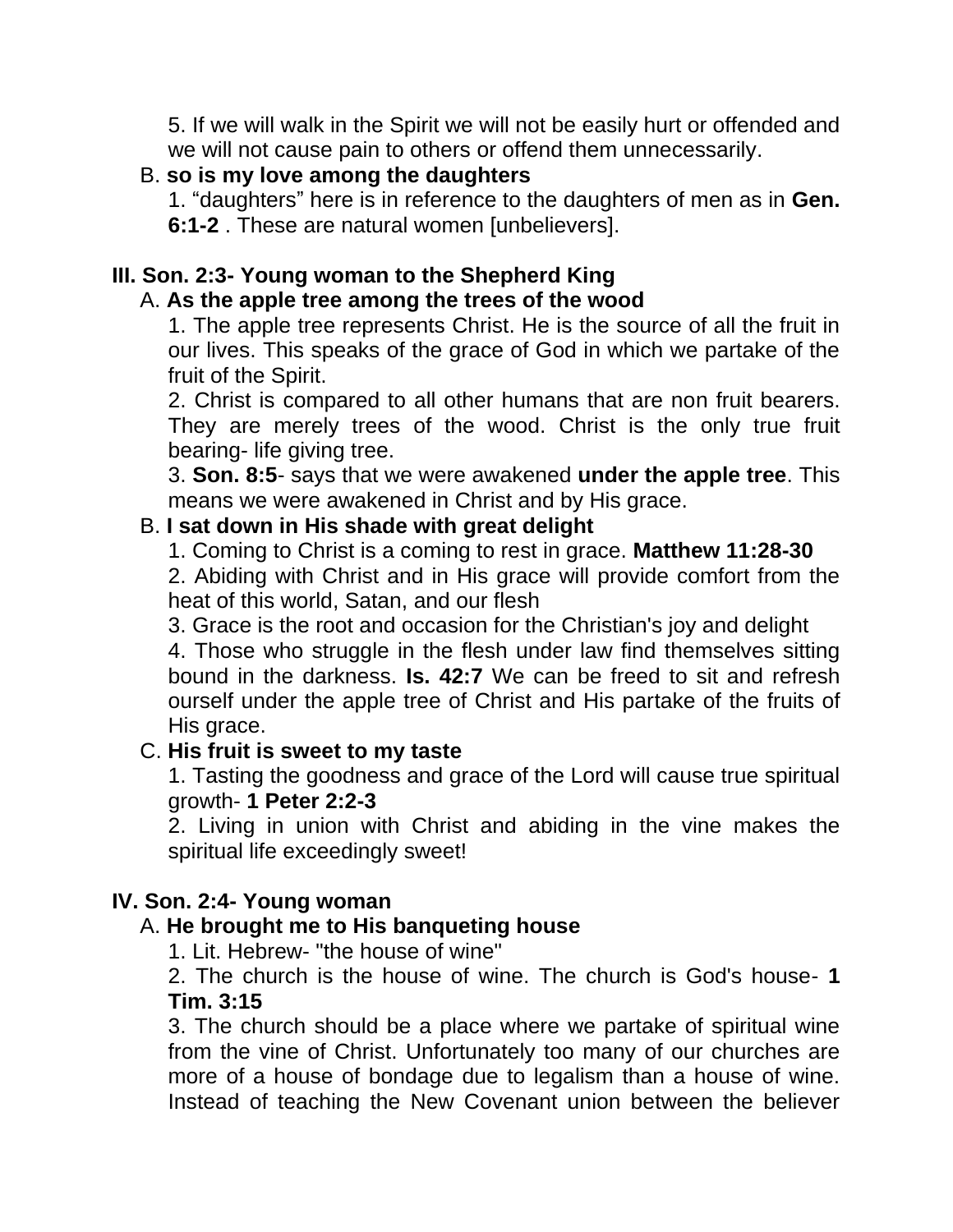and Christ in which we are to bear the fruit of holiness, we are taught a list of good things to do and bad things to avoid in order to be more like God. There is nothing new or supernatural about this system. Every religion of the world has this system! Instead of partaking of the tree of life too many Christians are being taught to partake of the tree of the knowledge of good and evil in order to be more godly- or God like.

## B. **and His banner of me is love**

1. banner- a standard bearing a flag.

a. These were used to draw a group together- love is what unites believers- **Col 3:14**

b. These were put up once victory was obtained- victory over Satan, sin, and the world was accomplished by the love of Christ at the cross. **Col 1:13**

c. God's banner of love is over us. We are His spoils of war. We are under the protection of His love.

d. We are won over by the love and goodness of God- **Romans 2:4**

e. Once you know, believe, and receive the love of God you will be filled to the all the fullness of God and will see what has been conquering you conquered! **1 John 4:16; Eph. 3:19**

## **V. Son. 2:5- young woman to Shepherd King**

#### A. **Sustain me with cakes of raisins**

1. cakes of raisins speak of grace- **2 Sam. 6:19**- After David established the tabernacle of David [a type of the gospel of grace- it was open for all to come, even gentiles] and placed the ark of the covenant there, all the people received a cake of raisins. This speaks of grace that comes from bringing and establishing of the ark of the covenant [Jesus and His finished work] before the King [the Father].

2. We are built up and strengthened by grace. - **Acts 20:32**

We partake of the cake of raisins- a by product of the Vine.

#### **B. Refresh me with apples**

1. **refresh**- lit. Hebrew- *to spread out a bed*- the grace of God causes us to rest and be refreshed.

2. Apples are the produce of the Spirit of Christ in us. The fruit of the Spirit are not products of our effort, but gifts of grace from the Lord Jesus Himself. Fruit comes from the sharing of His own self with us, the believer, who is in vital union with us. We are refreshed by the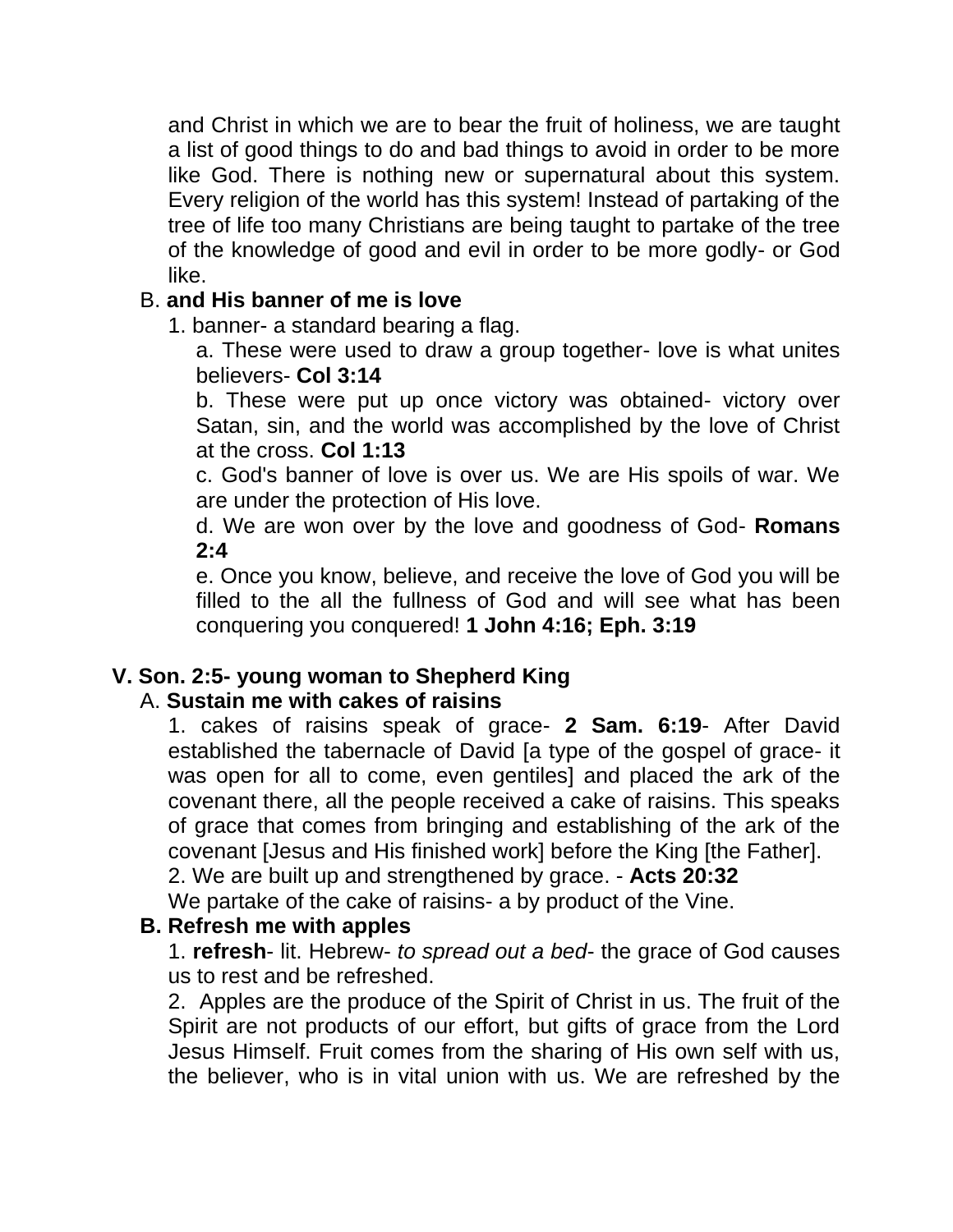love, joy, peace, patience, kindness, goodness, faithfulness, gentleness, and self control that the Lord shares with us through faith.

## **C. For I am sick of love**

#### 1. **sick**- lit. *faint and weak*

2. lit. "*for love*"- Humans are faint from love hunger. The love of God is the only thing that will satisfy a soul. Nothing else can satisfy a soul- not food, money, sex, power, or any other addiction. When we come and receive grace from the Lord we experience the love of God that will fill our hearts and free us from all that binds us

## **VI. Son. 2:6**

## A. **Let his left hand be under my head**

1. In the Bible the right hand is the place of honor or grace. When passing on favor or blessing you placed your right hand on someone. The left hand was the place of subjection. Jacob placed his left hand on Manasseh thus subjecting him to Ephraim who he placed his right hand upon. **Gen. 48:14**

2. The Lord places His left hand under our head. The head in the bible speaks of authority. By the left hand being placed under our head we are thus submitted to the Lord's authority. We give up rights to rule ourself. He is our Lord. We must submit ourselves to the Lord. Submission in the New Covenant is faith. When we place our faith in the Lord and His finished work of the cross then we are supported God's left hand-by the authority of Jesus. We will reign in life through Jesus Christ! **Romans 5:17**

B. If we refuse the left hand of the Lord we will never experience His right hand embracing us- His honor, glory, and deliverance.

C. When we try to operate under law and works we reject the left hand of the Lord. We refuse to submit to His righteousness which is a gift. Israel was guilty of this. **Romans 10:3**

D. His right hand embraces me- if we will accept His left hand under our head, he will embrace us completely with His right hand. The right hand is the hand of honor, acceptance, authority, and power. The right hand of the Lord is the hand He worked redemption for us. It is by His right hand we experience victory **Ps. 98:1** We will see our whole life embraced by God's power and glory when we submit our head under His left hand!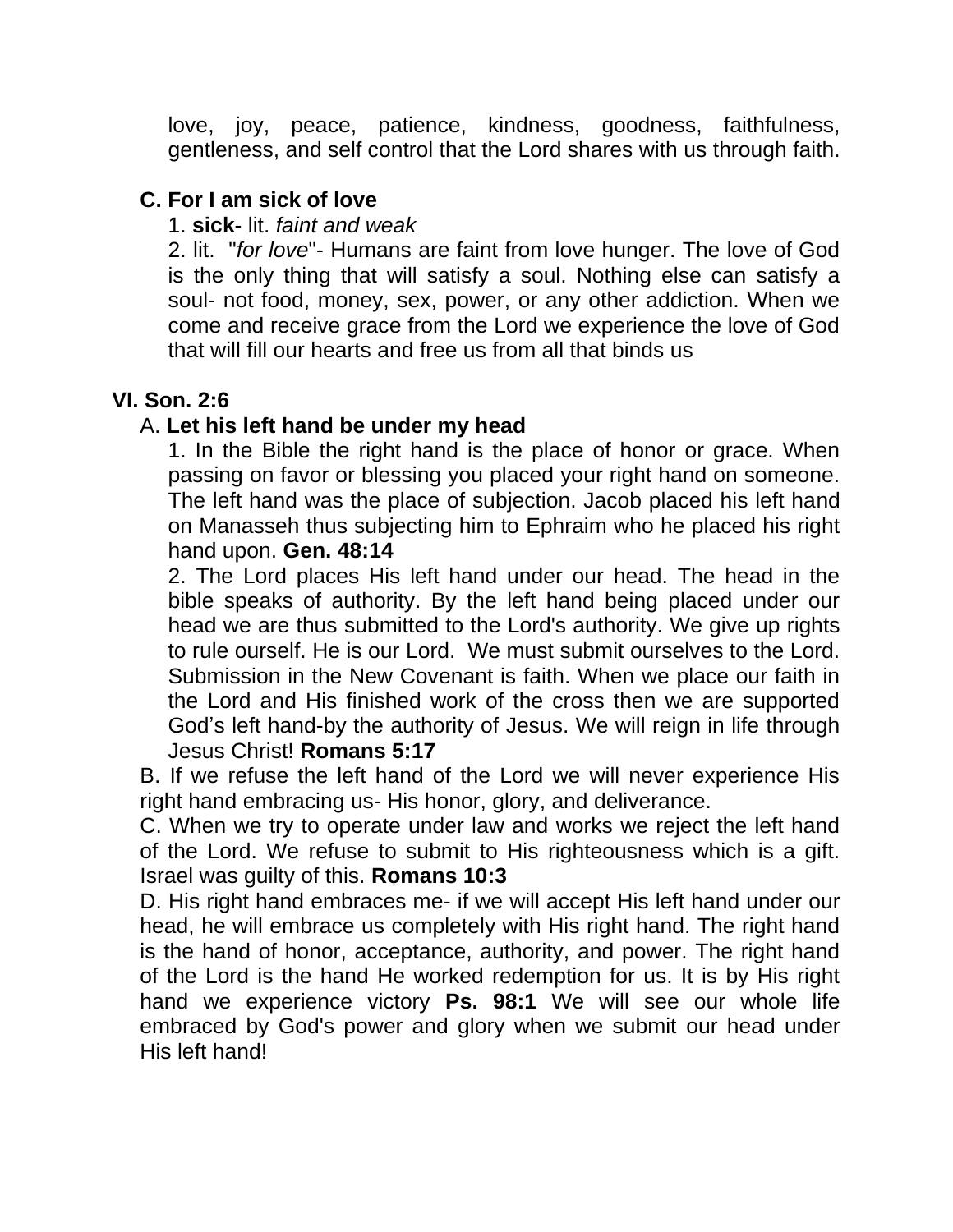## **VII. Son. 2:7- The Shepherd King to the daughters of Jerusalem- the church**

## A. **I adjure you, o daughters of Jerusalem**

1. These represent the church as a whole

2. The word "adjure" is a strong word which is like giving a solemn charge

3. This is the Shepherd King's charge to the church and to it's leaders.

## B. **by the gazelles and young deer of the field**

- 1. These are by nature very skiddish and run way quickly.
- 2. If you want to catch these you must be very patient and draw them

## C. **do not stir up or awaken love until it pleases**

1. This is the strong charge given to the church. They are not to force people to love the Lord. The preaching of the law is the forcing of love. This will only push people away from the Lord. They are like gazelles and young deer.

2. The Lord wants to draw us by His grace, love, and goodness. This will stir and arouse love in us for the Him in return. This process can not be forced. Love must be freely given to be God's kind of love.

3. Unfortunately many ministers coerce people to love and serve God out of guilt and condemnation and obligation. The Lord hates this! He strongly charges us not to do this!

4. This same charge is given later in this book **Son. 8:4**- It is important to note that the preceding verse there is the same verse as we have here. It mentions the left hand being under the believers head, and His right arm embracing them. We must allow people to grasp the revelation of grace and righteousness so that they truly submit to Him by faith so that His right hand can fully embrace them. We are not to force people to submit to God.

D. **In a natural application**: Do not push your dating friends to get married or move faster in their relationships. Let them go at their own pace! You can't hurry or force love. This only brings damage.

#### **VIII. Son. 2:8- Young woman concerning the Shepherd King** A. **The voice of my beloved**

1. Before we will see our Shepherd King we get to hear His voice

2. The church age is the age of **the voice of our Shepherd**. We can't see Him yet but we can hear His voice. His sheep know His voice-**John 10:4** Only His sheep can hear the voice of the Shepherd King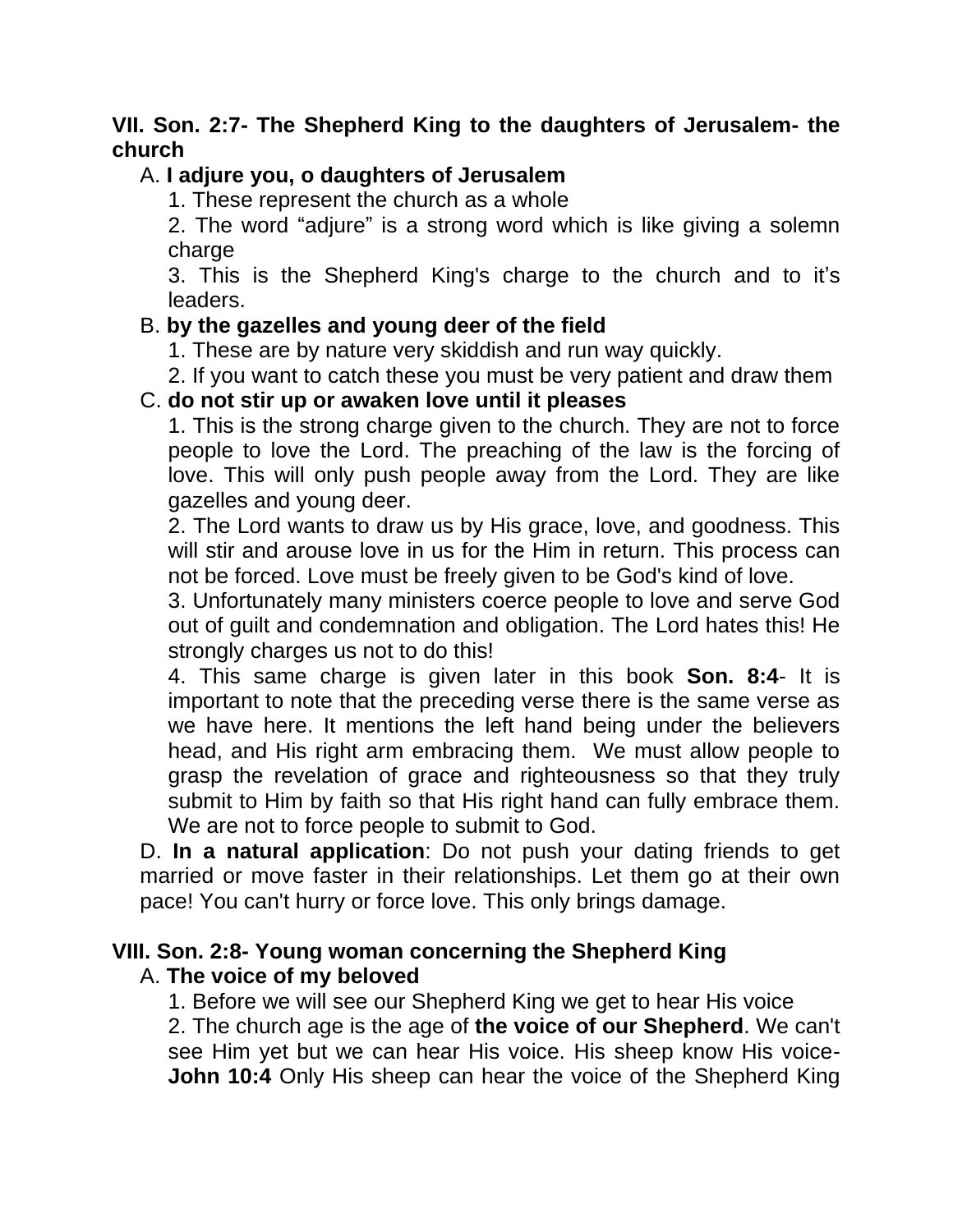during this dispensation of grace. Unbelievers can only hear the church's voice preaching the gospel to them.

3. Adam and Eve heard the voice of the Lord in the garden after they sinned before they saw Him. They ran from His voice. We who have been redeemed and taught grace correctly will come to His voice and follow Him.

## B. **Behold, He comes leaping upon the mountains and skipping upon the hills**

1. This speaks of His 2nd Advent where he comes to deliver Israel and bring righteousness into the Earth.

2. This is the time the whole Earth will behold the Shepherd King in person.

3. This time will be great destruction and death to unbelievers but this verse shows that the Lord will be filled with joy in delivering His people and bringing peace and lasting righteousness to the Earth. He is seen as leaping and skipping upon the mountains and hills.

4. For the unbelieving nations this leaping upon the mountains and skipping on the hills will be a dreadful thing. In that day the mountains will tremble and the hills will move back and forward. **Jeremiah 4:24** 5. This however, we be a great day of joy for God's people.

#### **IX. Son. 2:9- Young woman to the Shepherd King**

## A. **My beloved is as a gazelle or a young stag**

1. These are elusive and sometimes hard to find

2. Often times the Lord seems silent and seems to have gone away somewhere like a fleeing gazelle or a young stag. However, I use the word **seems** because He is never far away. He is as close as our heart and mouth. **Romans 10:8**

3. If we want to hear His voice we only have to open the pages of the Holy Scriptures and trust in the Holy Spirit to speak to us and He will.

## B. **Behold He is standing behind our wall**

1. The Shepherd King is hidden from our sight as long as we live in the flesh. We can hear His voice from behind the wall however.

2. Jesus Christ is in the Spirit realm right now, just over our natural wall of our flesh and body. We live in a natural world. However, we can behold our Shepherd King by faith through His Word.

3. He is behind **our** wall- Our wall is our flesh. This is what is separating us from seeing Him. When we die, our wall is removed and we will see Him face to face.

#### C. **He is looking through the windows**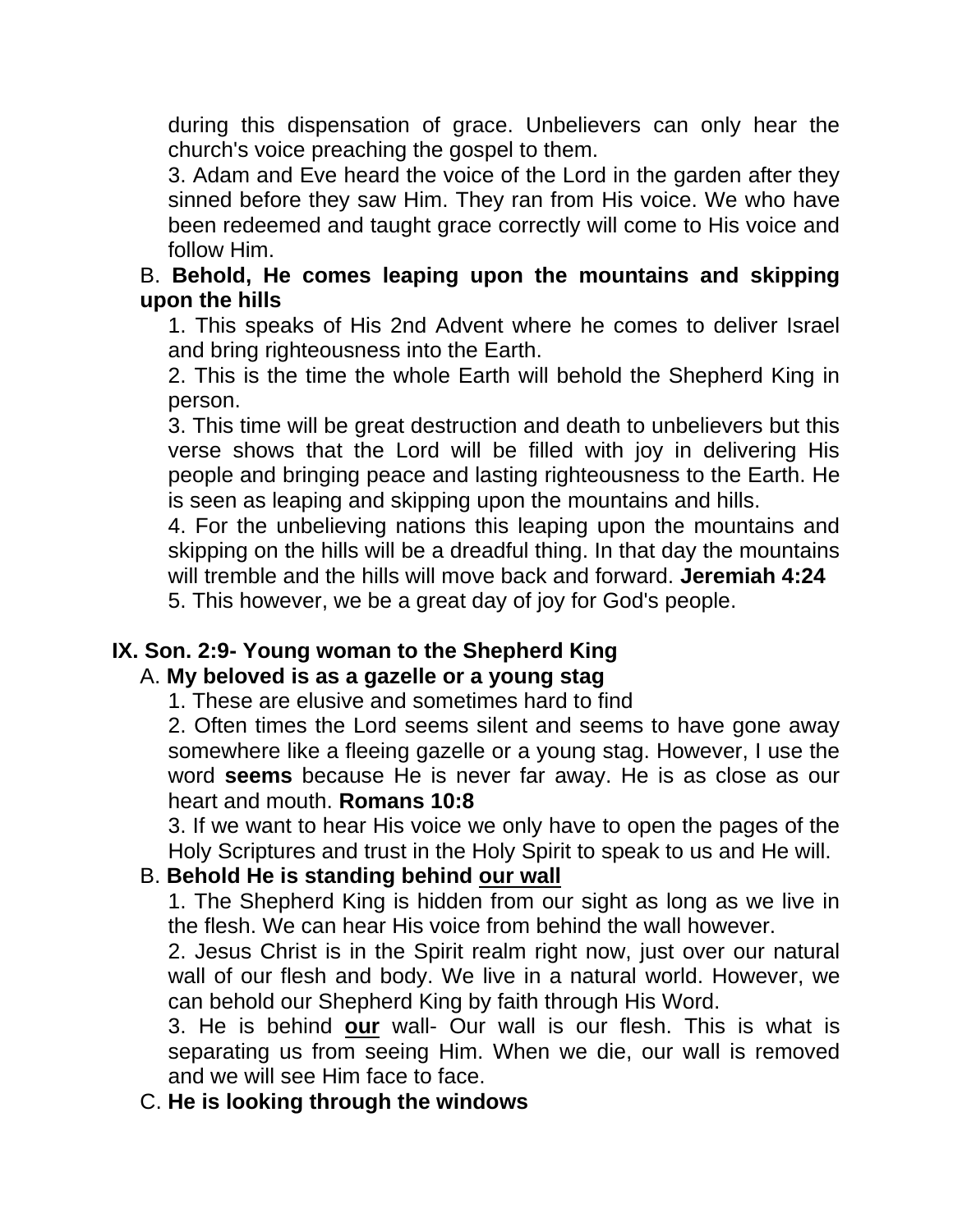1. We can't see Him but He is looking at us. It might seem that the Lord is far away right now and does not seem to care or know what is going on with you. This is just not the truth. He is always beholding you through the windows of the Spirit.

2. He is all seeing.

3. He is beholding you through the windows, however, you can behold him in turn by looking through the glass of the Word of God. Paul said he saw the Lord dimly through a glass. This is the revelation of the Word of God. **1 Cor. 13:12**

4. One day we will see Him clearly as He is. **1 John 3:2**

## D. **gazing through the lattice**

1. The Lord is seen as looking at us through a lattice.

2. Christ beholds us from the lattice of His house- **Prov. 7:6**

3. Christ is walking among the churches and looking in through the lattice. **Rev. 1:13**

4. We can behold Christ through the lattice of the Word of God. We can catch glimpses of Him through the Word of God.

## **X. Son. 2:10- Shepherd King to the young woman/church**

## A. **My beloved spoke to me, and said to me**

1. Soon our Shepherd King will speak to the church. His voice will reverberate as a shout to us.

## B. **Rise up, my love, my fair one, come away**

1. This will be the rapture of the church

2. John witnessed this event in the Spirit- **Rev. 4:1**- Come up here!

3. At the rapture we will rise to meet the Lord and go away with Him to the place He has prepared for us. **1 Thess. 4:16-17; John 14:2-3**

4. Again, spiritual advancement comes with a proper view of ourselves according to God's view of us in Christ. He calls us **His fair one.** 

# **XI. Son. 2:11- The Shepherd King to the young woman/church**

## A. **For lo, the winter is passed**

1. In the Old Testament and in the Jewish mind there are but two seasons- winter and summer. Fall is joined to winter and spring is connected to summer.

a. **Gen. 8:22** b. **Ps. 74:17** c. **Is. 18:6** d. **Zech. 14:8**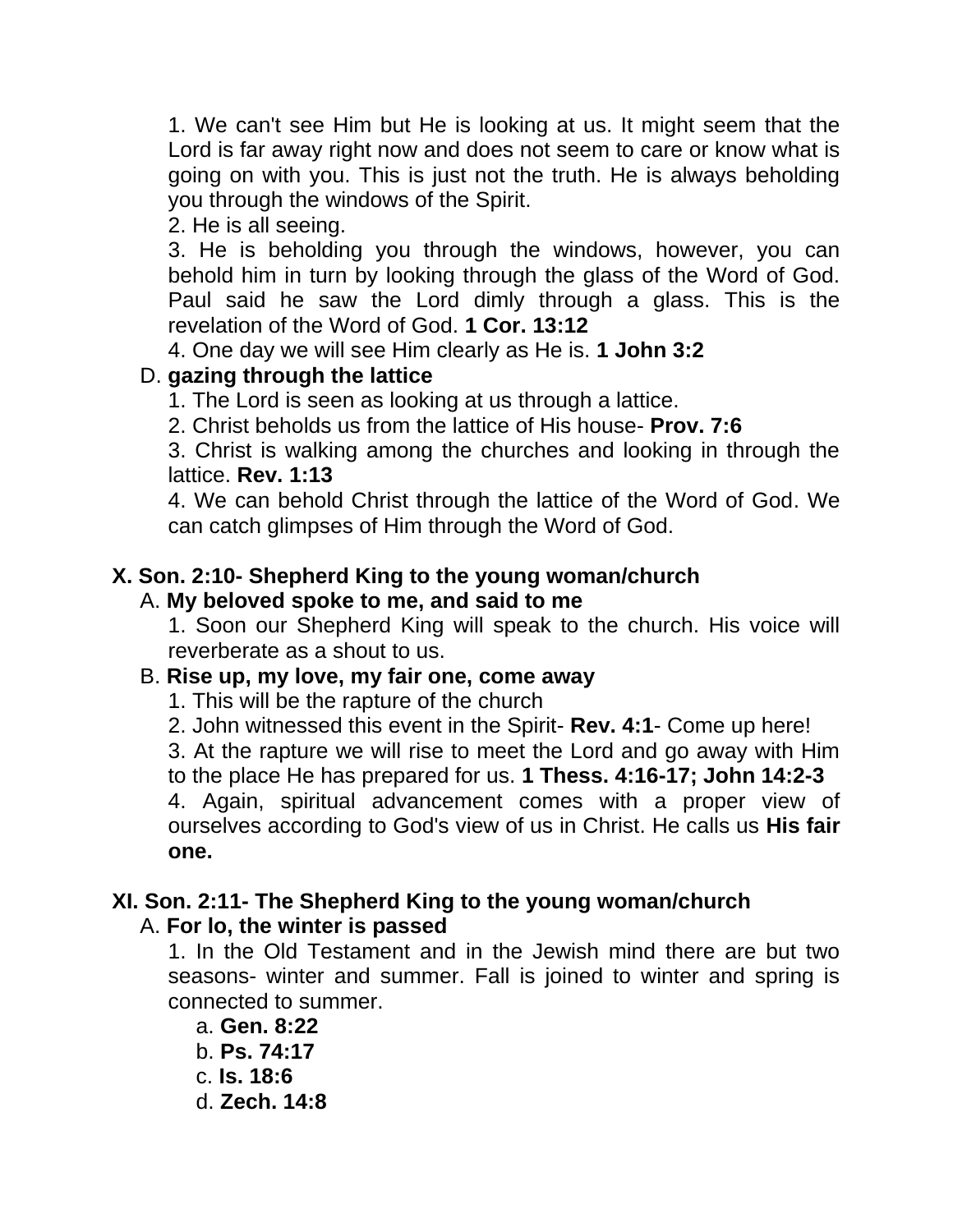2. Winter is the time of the church age. This time period is the revelation of the Son of God to the gentiles. This was the rainy season. Summer is the time of Israel as a nation and the revelation of the Messiah to His people the Jews.

B. **the rain is over and gone**- There was a former and latter rain during the winter season. The former and latter rains refer to the outpouring of the Spirit during the church age.

## a. **Joel 2:23**

b. **Acts 3:19**- These rains are called the times of refreshing.

c. When the winter is over and the rains have ceased then the church will rise and go away with the bridegroom into His chamber- heaven- for seven years. The heat of summer will begin for Israel during the Tribulation and Christ will return to Earth to rule over Israel.

## **XII. Son. 2:12**

## A. **The flowers appear on the Earth**

1. In the Jewish mind the springing up of flowers are the start of summer. This would be our spring.

## B. **The time of the singing of the birds has come**

1. Again this is the beginning of the Jewish summer. Again this would be our spring. This is the time where birds start their singing. They return from their migration back into their land. This is happening now to the Jews. They have been dispersed from their land during the winter, but now they are coming back to their land as birds from their migration.

#### C. **the voice of the turtledove is heard in our land**

1. The dove is a type of the Holy Spirit. The voice of the Holy Spirit is starting to be heard in the land of Israel.

2. The Jews are hearing the Spirit call them back to the land and they are hearing the voice of the dove calling them to prepare to rebuild the temple and get ready for the coming of the Messiah.

3. This voice of the dove during the Tribulation will speak clearly to many Jews through the preaching of 144,000 sealed Jews to accept Jesus as their Messiah. These 144,000 themselves are ones who clearly will hear the voice of the turtledove and accept Jesus Christ.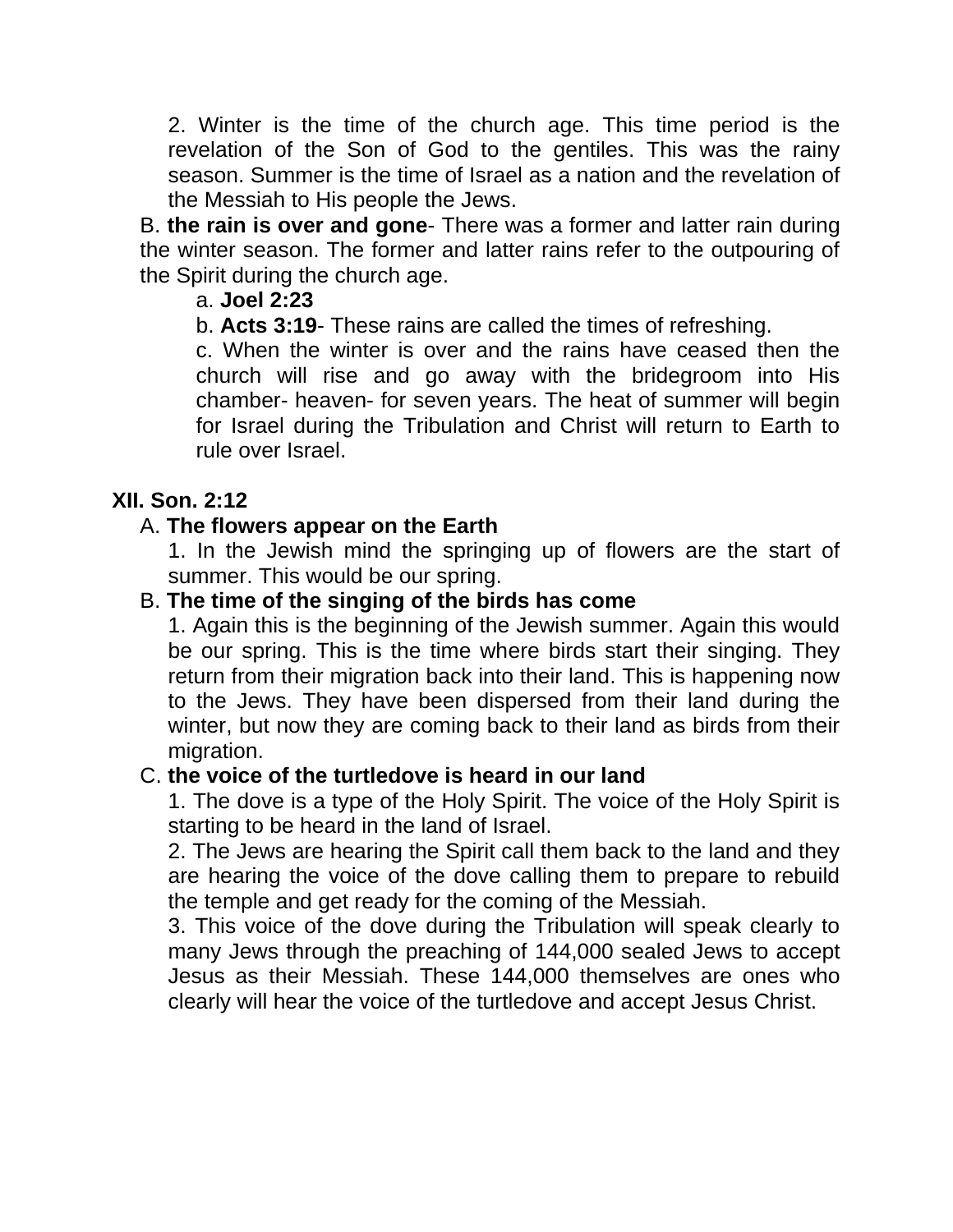## **XII. Son. 2:13**

## A. **The fig tree puts forth its green figs**

1. In the beginning of the Jewish summer- our spring- the fig tree starts to bring forth figs. They appear green at first.

2. This represents the nation of Israel coming back into the land again and blossoming as a nation. This began in 1947 and has continued to happen. We are very near the rapture of the church and the official close of winter.

a. **Matthew 24:32**- When you see the fig tree put forth leaves and fruit then you know that summer is at hand. Again this is our spring. Christ will return after winter [church age] and at the beginning of the summer [the resuming of Jewish time].

b. The nation of Israel coming back into their land and returning as a nation is a sign that the church age [winter] is rapidly closing.

2. The fig tree represents religious Israel- those who have not accepted the Messiah but still cling to the Law and works- **Matthew 21:19**

## B. **and the vines with their tender grapes give a good smell**

1. This speaks of Jews that are receiving Christ and are becoming believers. There are many Jews today turning to Christ

2. During the Tribulation many Jews will turn and believe upon Christ. They are seen as vines. The vine is Christ and branches in the vine are believers. Vines give a good smell. This smell is the acceptance of Christ's finished work and His perfections on our behalf. When we place our trust in Christ and His righteousness then we give forth a good smell to God that He accepts.

#### C. **rise up, my beloved, my fair one, and come away**

1. Again the church is called Christ's beloved. We are His fair one through His perfect redemption.

2. Once winter ends, the winter rains cease, and Israel is in the proper place, the church will be raptured. This is prior to the Tribulation period.

# **XIV. Son. 2:14- Shepherd King to the young woman**

#### A. **Oh my dove, in the cleft of the rocks**

1. A few verses earlier we saw the voice of the turtledove. This is the Holy Spirit. Here we see the Shepherd King call the believer a dove. This is because we have been given new life through the dove, the Holy Spirit. We are one spirit with the Lord. **1 Cor. 6:17** The Holy Spirit indwells the believer.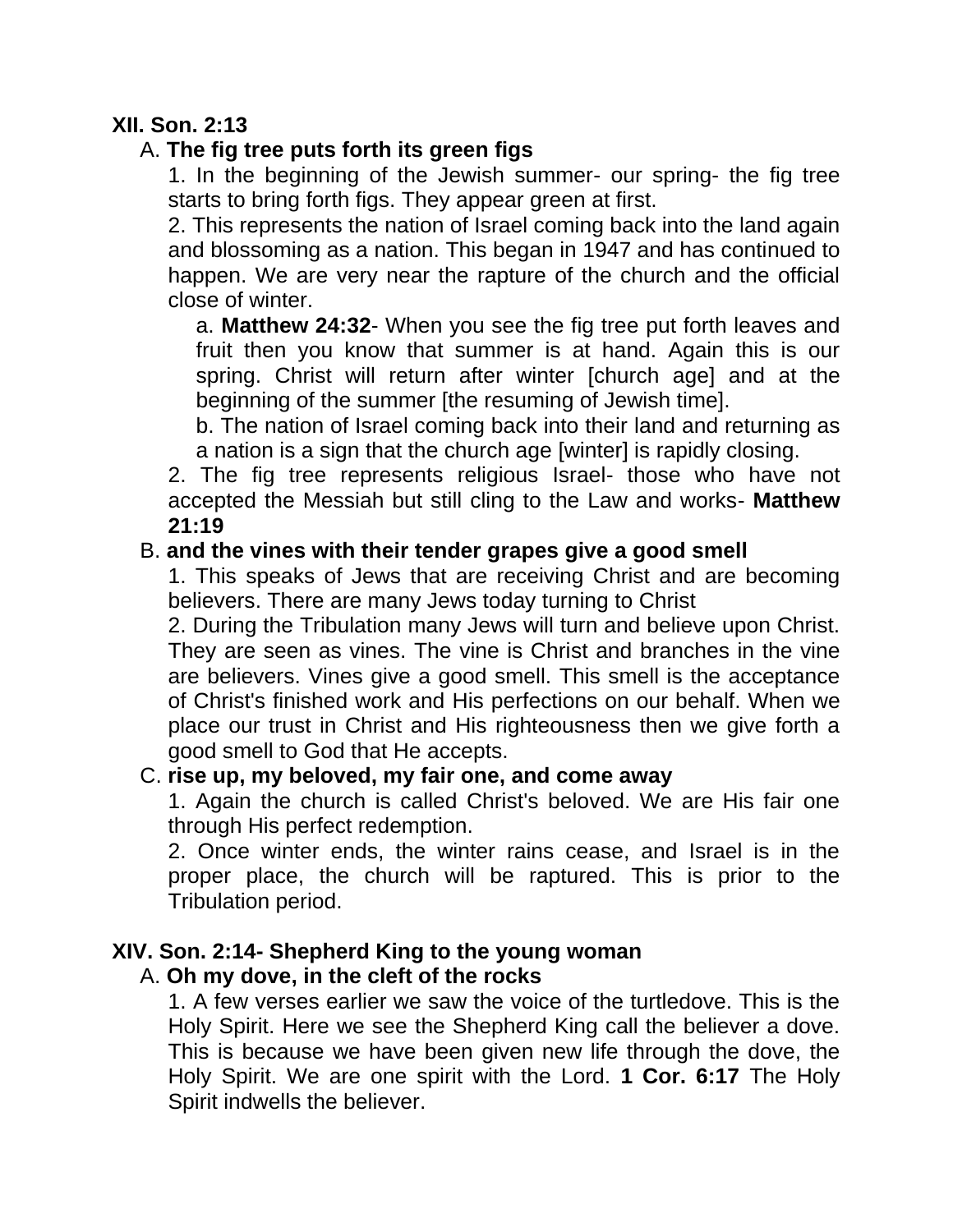2. A dove is gentle and beautiful. They are white. This stands for the purity and righteous nature of the believer in Christ. This is given to us by the dove within us.

3. The believer is seen as one who is in the cleft of the rock. The rock represents Jesus Christ.

a. **Ex. 33:22**- Moses was hid in the cleft of the rock when the glory of God passed by. If Moses was not protected in the cleft of the rock then the glory and holiness of God would have killed him.

4. Jesus on the cross had His side cleft for us by the spear and blood came forth. This was the place of His ribs. From this cleft came the blood that redeemed the church who would be His bride. As Eve came from the open wound in Adam's side, so the church came forth from the wound in Jesus' side.

5. We are protected from God's wrath and judgment by being in Christ- the cleft of the rock.

6. If we will keep our faith and focus upon the finished work of Jesus Christ we will be protected from Satan, the world, and the flesh. If we will abide in the rock then we will be as doves- those in whom the Spirit has control and victory.

#### B. **in the secret places of the stairs**

1. stairs here are the stone terraces that rise in succession on the mountain side. They are seen as stairs. The Hebrew word for stairs here means steps.

2. Jesus Christ is the rock but He is also seen as the ladder set up from heaven to earth. Jacob saw this ladder. **Gen. 28:12**

3. The angels descended and ascended upon the ladder. This is a picture of the angels responded the commands of God concerning us and bringing answers to prayer. All answered prayer is based upon them being offered "in Jesus name" This means they are offered on the basis of His person, His standing with the Father, and His merits before the Father. All the blessings of God come to us in and because of Christ. It is not our works that bring the blessings of God. It is trusting in Christ's finished work before God that brings the blessings.

4. We are to hide in the secret place of the ladder of Christ. If we stand upon our own performance we will come out of the protection and hiding place of Christ and we will be soundly defeated by the enemy. If we leave grace to stand on law's ground we will find victory lost.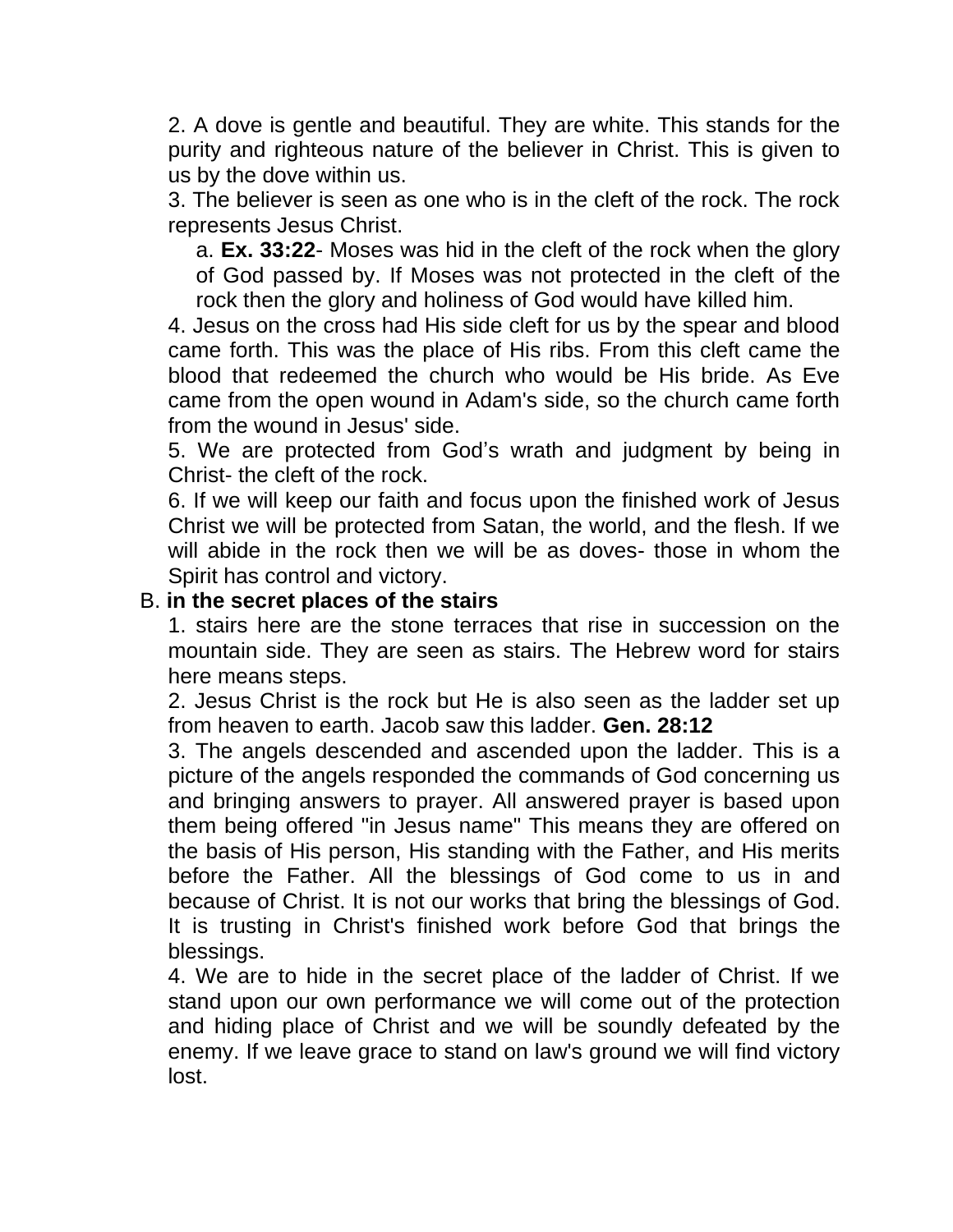#### C. **Let me see your face**

1. In ancient bible times a woman's face was to be veiled accept to her bride groom or husband.

2. In the NT we see that the veil covering ones face represents legalism or being under the Law. The Law brings a separation from God. We are to look upon Christ with an unveiled face. Why? It is because when we behold our Lord with unveiled face we can see Him as He really is- a God of grace and love. As we behold Him we are transformed into the same image by the Spirit of God. **2 Cor. 3:18** 3. We can only see Christ with unveiled face when we are abiding in the cleft of the rock and in the secret place of His stairs. When we behold Christ through grace and His finished work we can see that we have been made into His image through the new birth- **Eph. 4:24**

4**.** If our Christian life is governed by our performance than we will hide our face from God. Only when we accept the gift of righteousness will we come boldly to His throne. **Heb. 4:16**

5. When we understand and see ourselves as God sees us in Christ we can let people see us for who we really are. We can put down the masks that so many wear. Other's opinions are no longer the determining factor on how I see myself. I trust in God's evaluation of me through Jesus Christ.

#### D. **let me hear you voice, for you voice is lovely**

1. Now that we are in Christ, God delights in our prayers and hearing from us. It delights His heart to hear our voice! **Prov. 15:8; Ps. 66:19**

#### E. **And your face is lovely**

1. If only we would accept by faith God's evaluation of us in Christ and begin to believe it, speak it over ourselves, and act on it then our lives would be transformed! Dare to say what God says about you- I am lovely in Christ! Let that sink into your subconscious and renew your mind.

## **XV. Son. 2:15- The young woman to the Shepherd King**

#### A. **Catch the foxes for us**

1. This verse has been misapplied many times by teaching that the foxes are sins that we need to root out of our lives. Notice that this is spoken **to the Shepherd King** and was a request for Him to catch the foxes **for us**. This is not a command from the Lord to us, but a request from us to Him.

2. foxes are **people** that are secretly against us and the Lord. These include legalistic people that try to destroy the vine principle in a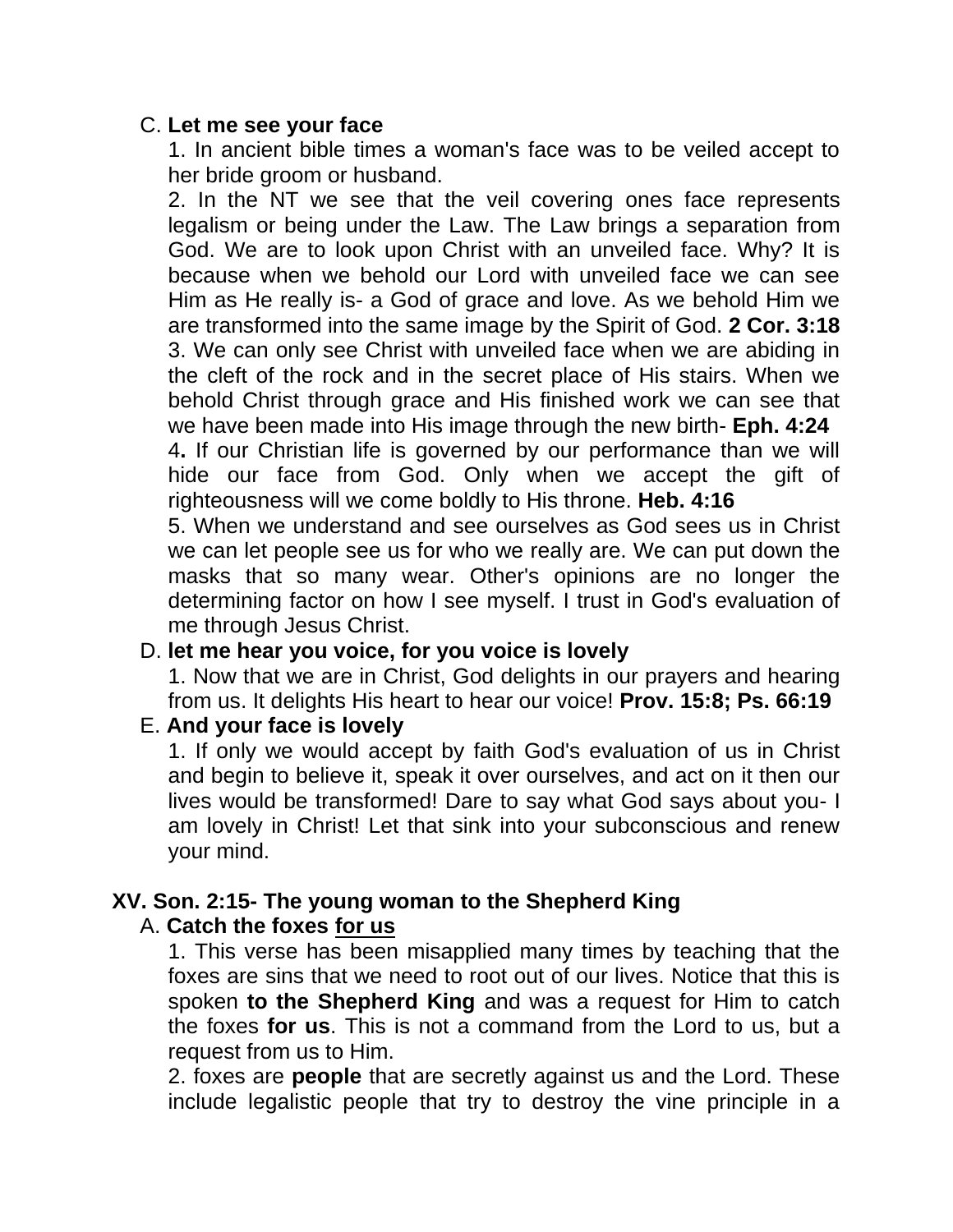believer's life. You destroy the vine principle by teaching a set of right and wrong rules that must be adhered to in order to be accepted by God or become godly. This is the principle of law. We are to live from the nature of Christ on the inside of us trusting in Him to manifest His nature in and through us by faith. This is the vine principle. The Law principle exalts man, the Vine principle exalts God.

3. Jesus called Herod a fox. Herod was trying to get Jesus' attention off of following God's plan. Jesus said go tell that fox, that I am going to keep right on healing and casting out devils and He set His face like flint to go to Jerusalem and complete redemption for us. **Luke 13:32**

4. We have no control over false teachers [big foxes] or false brethren [little foxes]. We must put them in God's hand and let Him catch them for us.

## B. **the little foxes that spoil the vine**

1. the word **spoil** here in Hebrew means to **bind or twist**. It also means to **pervert**. Big foxes are false teachers, and little foxes are legalistic or false brethren. Paul came across them. **2 Cor. 11:26, Gal. 2:4**

2. foxes and legalism will cut off the life of the vine to us. Teaching people certain things they have to do and things they have to avoid in order to be righteous perverts the gospel of God and cuts off the flow of grace. Righteousness is a gift from God through faith in Jesus Christ. Once we are born again then Christ through His Spirit will produce godly living in us as we trust Him. As we got saved we are to walk in Him. **Col 2:6** My actions as a Christian are a by product of the gift of righteousness put within me at the new birth, not the means to righteousness- or being as I ought to be.

3. We need to be careful we do not become a little fox in someone's vineyard. Once we try to put our own personal convictions upon someone else and judge them for what they do or don't do we hurt there vine life. If we teach people that if they will do the right things [our own list of right things] and avoid the wrong things [our own list of wrong things] that they will be accepted by God and become more like God then we have become a fox to them which is perverting and cutting off their vine.

4. We as spiritual leaders should preach the Word of God, but it should be from the stand point that we are do things in our Christian life because it is in our new nature in Christ to do them and not that by doing them we will become more like God. If we will preach the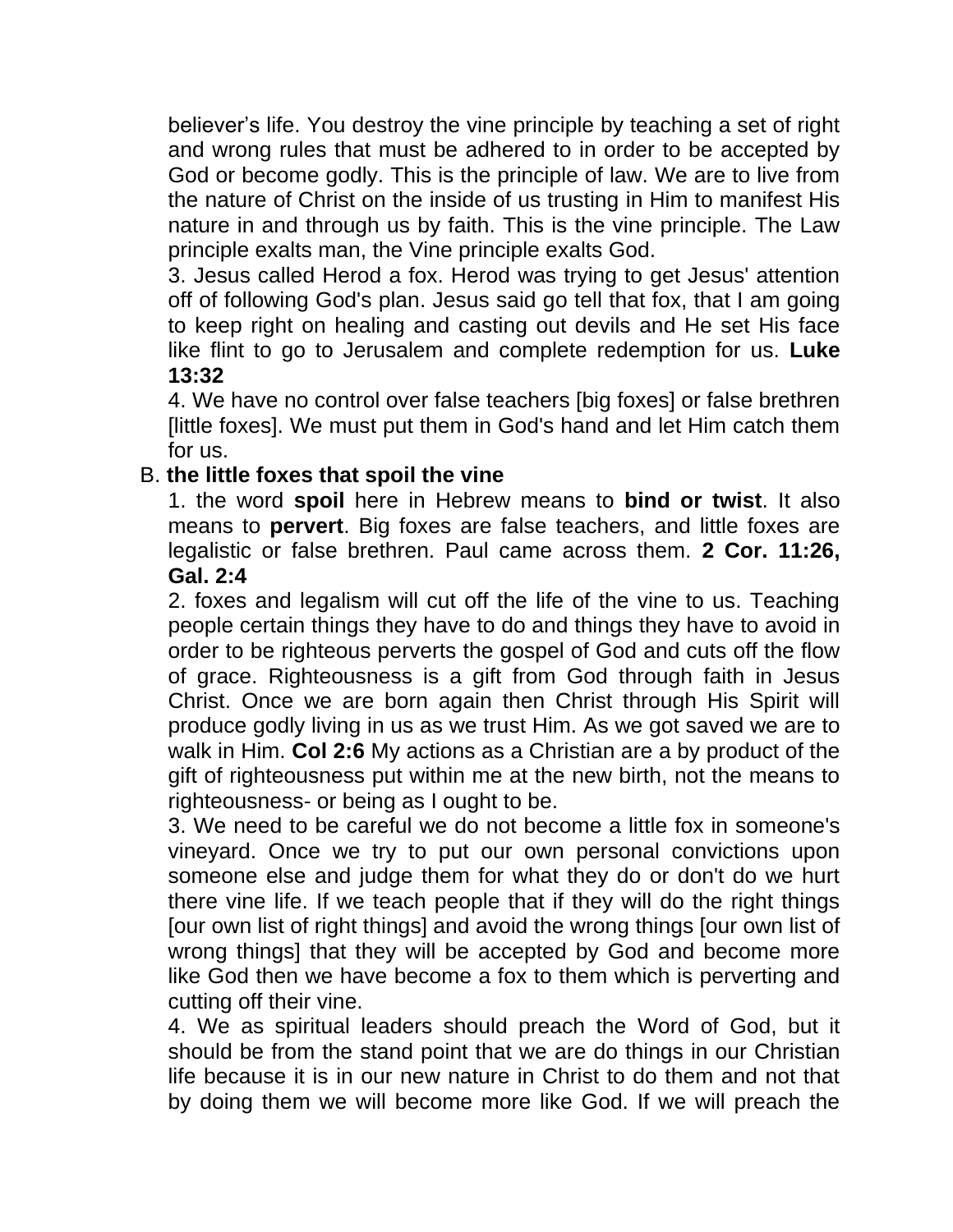Word, the Spirit of God will convict people of actions that are not in line with their new nature in Christ and will show to them what belongs to the old man and the old identity in Adam. Once people become convinced of righteousness and their new identity in Christ then the Spirit will work a holy transformation in them that came from faith in Christ and not from the effort of will power or outward coercion.

#### C. **for our vines have tender grapes**

1. It only takes a little leaven to do alot of damage. **Gal. 5:9** 2. If we will teach the New Covenant correctly the Spirit will bring forth the fruit of the Spirit in the believer. It will be the work of God and not man

## **XVI. Son. 2:16- The young woman about the Shepherd King** A. **My beloved is mine and I am His**

1. This is the beginning stage or immature stage of one's relationship with Christ. We see Christ as being ours and He exists for us. We are still quite self-focused and everything is about us. In this stage we are focused on our self. This stage basically is, "God is here for me!"

2. As we advance this focus should change from us to the Lord. We are here for the Lord and His glory and purpose. In **Son. 6:3**, we see this change take place. "**I am my beloved's, and He is mine**". Here the Lord is the focus and not ourselves.

3. Until this transition takes place we will not forsake the Law for the Vine. The Law puts the focus on our self and what we do. Grace puts the focus upon God and what He has done.

4. The Spirit flows in our life as we focus upon Christ and His glory instead of us and what we do.

#### B. **He feeds among the lilies**

1. The place where Christ feeds us is His Word. He feeds however among the lilies. The lilies are the revelations of His finished work and redemption. Each scripture that unfolds the loveliness of Christ is a lily. We are to feed among the lilies. Feeding upon the Law is feeding among the thorns unless you see all things in the Law are a mere shadow of Christ and His finished work. If we see this we can even feed among the lilies in Genesis to Malachi!

#### **XVII. Son. 2:17- The young woman to the Shepherd King** A. **Until the day breaks and the shadows fade**